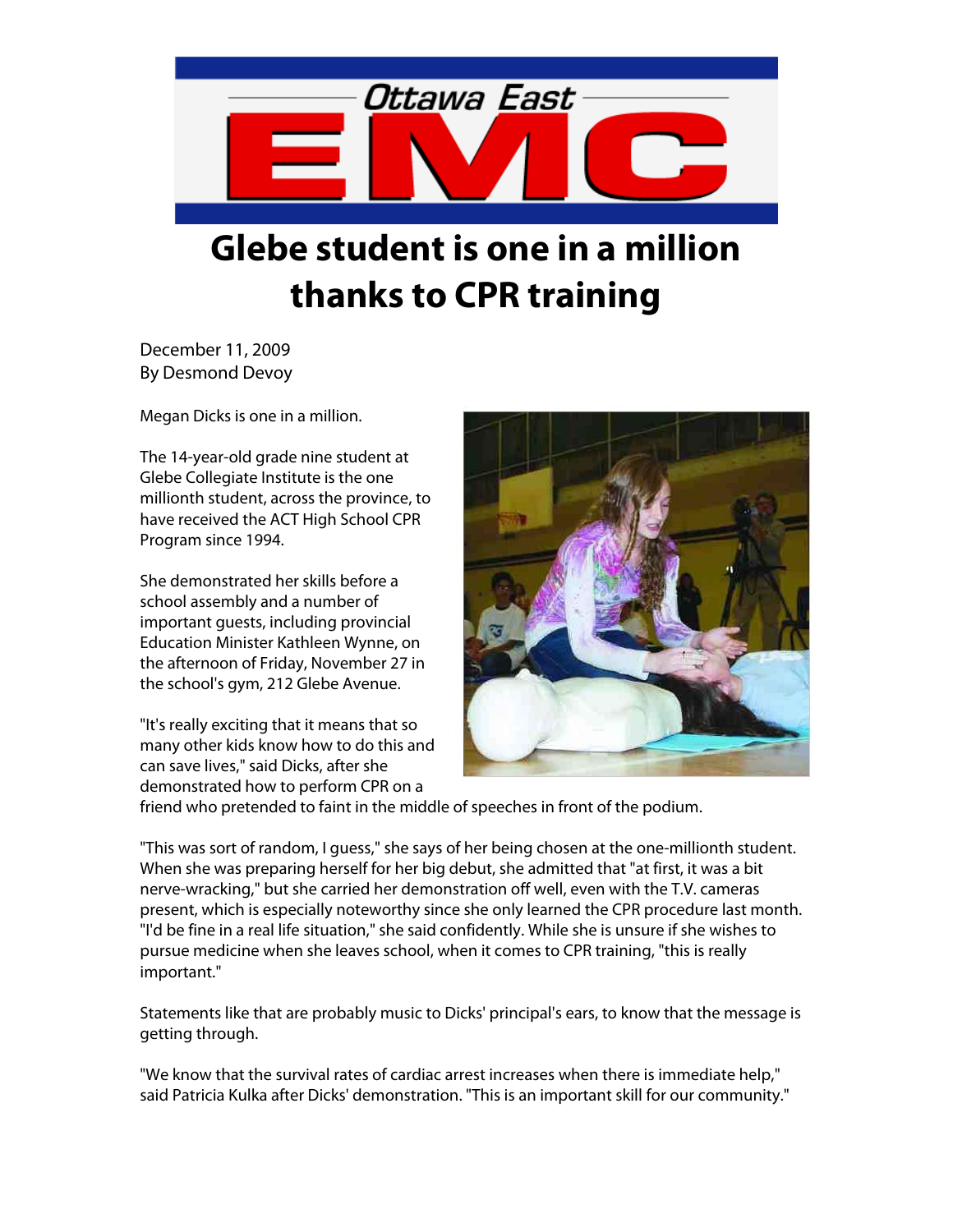

So far, 547 schools in Ontario have the ACT High School CPR Program, about 70 per cent of the schools in the province, and about 128,000 youth are trained in CPR every year by their high school teachers. Of those schools, 47 are in the Ottawa area. On top of this, more than 1,500 teachers have been trained under this program.

In welcoming Wynne to the school, Ottawa West-Nepean MPP Jim Watson told students that it would be in their best interests to make Wynne feel welcome since, as the Education Minister "her signature will be on your diploma! If you're not doing well, just slip a blank sheet of paper over," to get her "autograph."

On the more serious matter of Dicks' demonstration though, Watson commended her and the other actors in the mini-drama for showing "how one person could save a life." While it may be years before one's CPR training becomes necessary, "you never know when it could save a life," said Watson.

Wynne said Glebe Collegiate reminded her of her old high school in Thornhill, north of Toronto. She agreed with Watson that CPR is "the kind of skill that communities need to be healthy and safe."

She noted that the provincial government spends about \$2 million a year for CPR training and defibrillator support.

"That is money that is very, very well spent," Wynne said. "I think it is absolutely critical...it is part of that broader set of skills."

Because of their skills, "you make our communities safer," Wynne said of the students seated before her.

Sadly, there may be more opportunity than need be for the students to use their skills sooner rather than later.

"Heart disease is, after all, the number one killer in Canada," said Krista Scaldwell, of the ACT Foundation's Board of Directors, representing one of the group's partners, Bristol-Myers Squibb Canada. "Life is one of those precious, fleeting gifts and everything can change in a heart beat."

Dr. Justin Maloney, Medical Director of the Ottawa Base Hospital and of the ACT High School CPR and AED programs, pointed out that the survival rate of someone suffering from a cardiac episode stands between five and seven per cent "and that's a number we have to change in our lifetime."